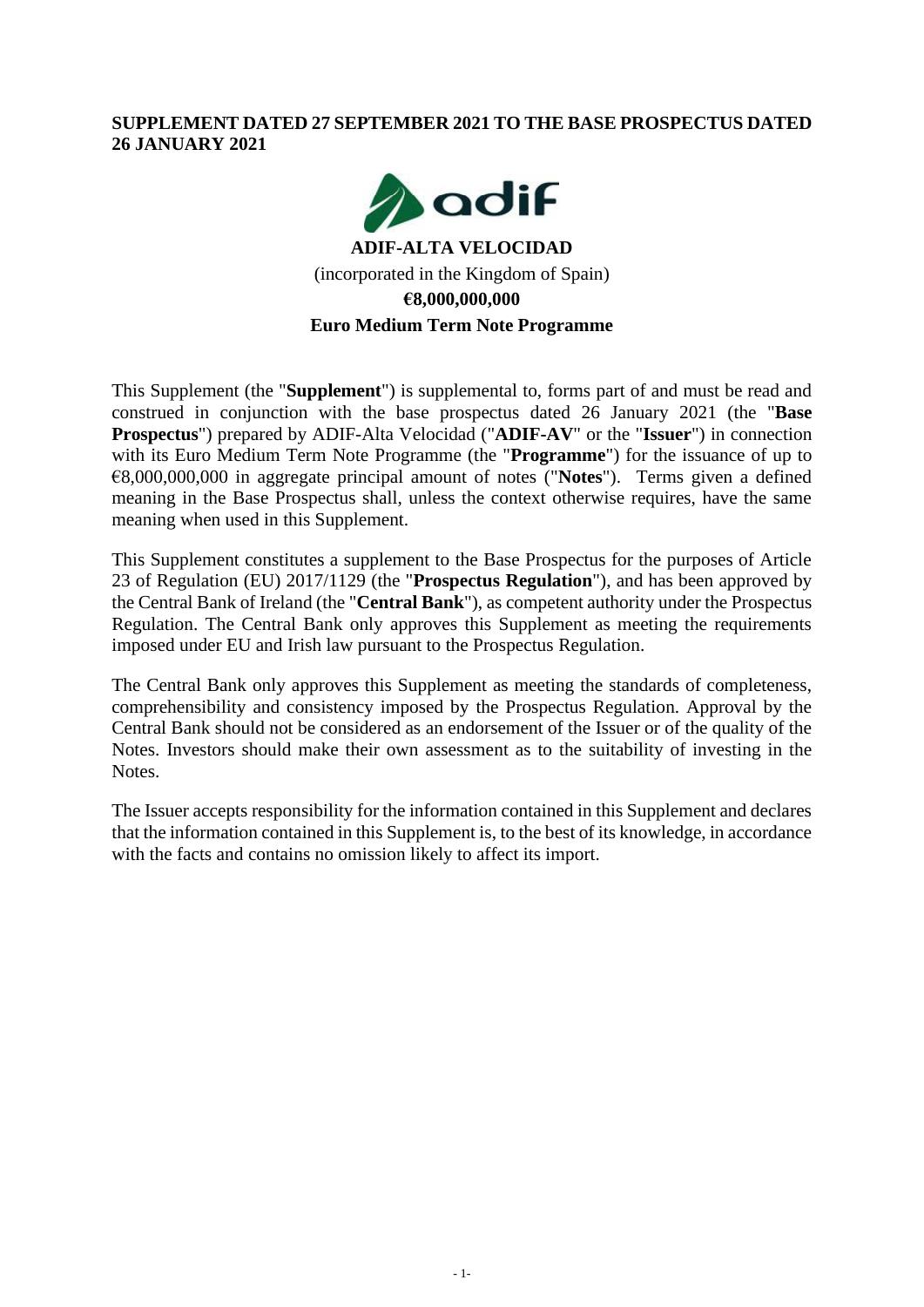### **IMPORTANT NOTICES**

The Issuer accepts responsibility for the information contained in this Supplement and declares that, having taken all reasonable care to ensure that such is the case, the information contained in this Supplement is, to the best of its knowledge, in accordance with the facts and contains no omission likely to affect its import.

To the extent that there is any inconsistency between (a) any statement in this Supplement or any statement incorporated by reference into the Base Prospectus by this Supplement and (b) any other statement in, or incorporated by reference into, the Base Prospectus, the statements in (a) above will prevail.

Save as disclosed in this Supplement, no significant new fact, material mistake or inaccuracy relating to the information included in the Base Prospectus which is capable of affecting the assessment of the Notes issued under the Programme has arisen or been noted, as the case may be, since publication of the Base Prospectus.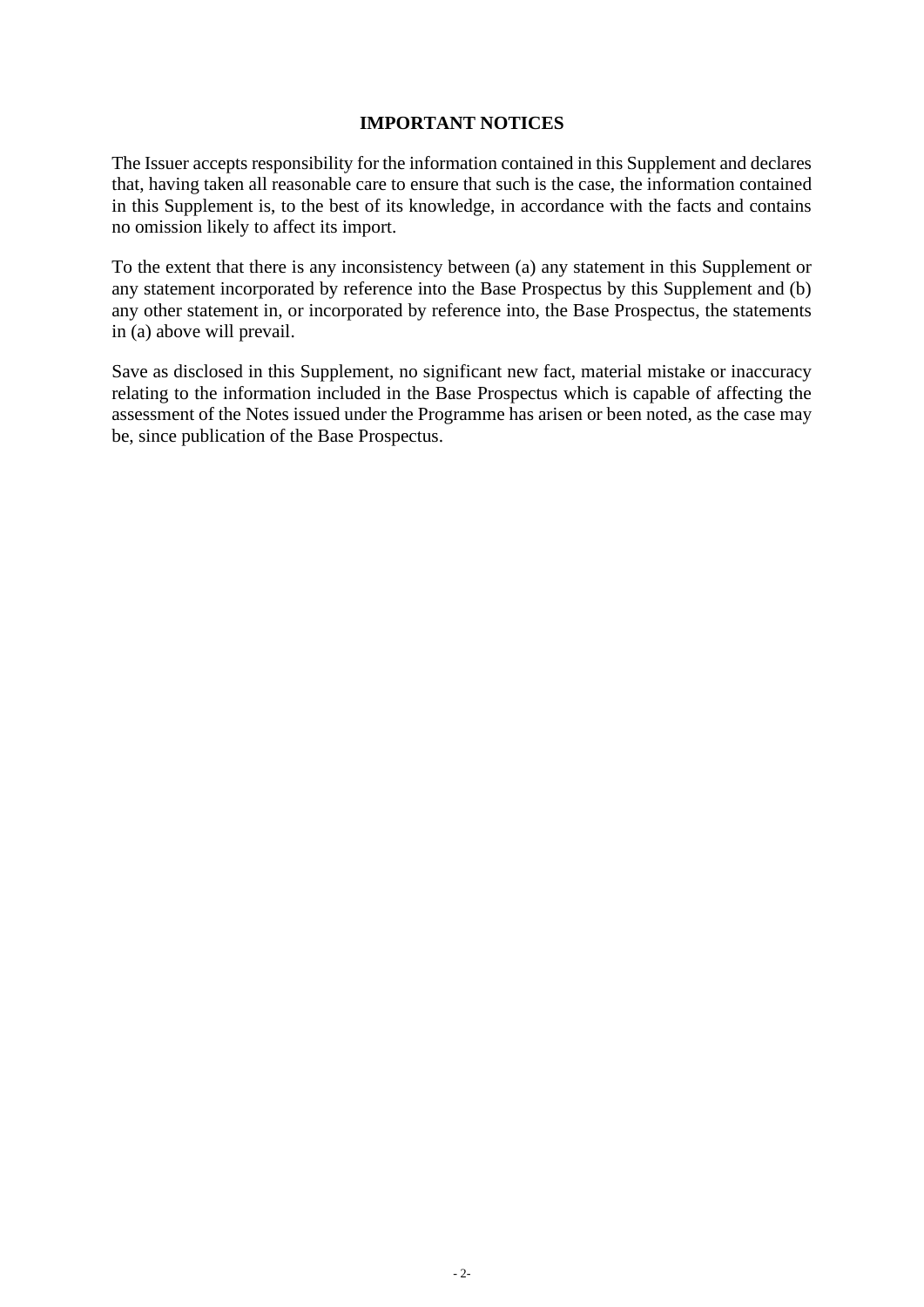### **AMENDMENTS OR ADDITIONS TO THE BASE PROSPECTUS**

With effect from the date of this Supplement the information appearing in, or as applicable incorporated by reference into, the Base Prospectus under the headings "*Information Incorporated by Reference*", "*Terms and Conditions of the Notes*", "*Description of ADIF-Alta Velocidad* " , "*General Information*" and "*Registered Office of the Issuer*" shall be amended and/or supplemented in the manner described below.

### **INFORMATION INCORPORATED BY REFERENCE**

On page 18 of the Base Prospectus, in the section "*Information Incorporated by Reference*" after item (9) the following text is inserted in its entirety:

" (10) the audit report and financial statements of the Issuer as at and for the year ended 31 December 2020 available for viewing on:

[https://ise-prodnr-eu-west-1-data-integration.s3-eu-west-](https://eur05.safelinks.protection.outlook.com/?url=https%3A%2F%2Fise-prodnr-eu-west-1-data-integration.s3-eu-west-1.amazonaws.com%2F202109%2F98dd995b-ab40-4ad5-a8a8-89dc6832888b.pdf&data=04%7C01%7Cnerea.cemlyn-jones%40dlapiper.com%7Cdc136aed429043ccbd7808d97c6086ce%7Ce855e7acc54640d299f7a100522010f9%7C1%7C0%7C637677576283403804%7CUnknown%7CTWFpbGZsb3d8eyJWIjoiMC4wLjAwMDAiLCJQIjoiV2luMzIiLCJBTiI6Ik1haWwiLCJXVCI6Mn0%3D%7C3000&sdata=%2Bat7vpctItySxmxu%2BeQf8b%2FdeQlmPB%2BAhohNZkV%2FvdA%3D&reserved=0)[1.amazonaws.com/202109/98dd995b-ab40-4ad5-a8a8-89dc6832888b.pdf](https://eur05.safelinks.protection.outlook.com/?url=https%3A%2F%2Fise-prodnr-eu-west-1-data-integration.s3-eu-west-1.amazonaws.com%2F202109%2F98dd995b-ab40-4ad5-a8a8-89dc6832888b.pdf&data=04%7C01%7Cnerea.cemlyn-jones%40dlapiper.com%7Cdc136aed429043ccbd7808d97c6086ce%7Ce855e7acc54640d299f7a100522010f9%7C1%7C0%7C637677576283403804%7CUnknown%7CTWFpbGZsb3d8eyJWIjoiMC4wLjAwMDAiLCJQIjoiV2luMzIiLCJBTiI6Ik1haWwiLCJXVCI6Mn0%3D%7C3000&sdata=%2Bat7vpctItySxmxu%2BeQf8b%2FdeQlmPB%2BAhohNZkV%2FvdA%3D&reserved=0)

(11) the unaudited interim financial statements of the Issuer with limited review report as at and for the six months ended 30 June 2021 available for viewing on:

[https://ise-prodnr-eu-west-1-data-integration.s3-eu-west-](https://eur05.safelinks.protection.outlook.com/?url=https%3A%2F%2Fise-prodnr-eu-west-1-data-integration.s3-eu-west-1.amazonaws.com%2F202109%2Fbb5dc11c-a1d4-4fcb-9ce1-e166f86ab997.pdf&data=04%7C01%7Cnerea.cemlyn-jones%40dlapiper.com%7Ca8669405c8964c41051c08d97cf10fff%7Ce855e7acc54640d299f7a100522010f9%7C1%7C0%7C637678197066608801%7CUnknown%7CTWFpbGZsb3d8eyJWIjoiMC4wLjAwMDAiLCJQIjoiV2luMzIiLCJBTiI6Ik1haWwiLCJXVCI6Mn0%3D%7C3000&sdata=7JAmPOpxSUgkV9acvkJrFQncjGsCdj1f0AKb70dcbRI%3D&reserved=0)[1.amazonaws.com/202109/bb5dc11c-a1d4-4fcb-9ce1-e166f86ab997.pdf](https://eur05.safelinks.protection.outlook.com/?url=https%3A%2F%2Fise-prodnr-eu-west-1-data-integration.s3-eu-west-1.amazonaws.com%2F202109%2Fbb5dc11c-a1d4-4fcb-9ce1-e166f86ab997.pdf&data=04%7C01%7Cnerea.cemlyn-jones%40dlapiper.com%7Ca8669405c8964c41051c08d97cf10fff%7Ce855e7acc54640d299f7a100522010f9%7C1%7C0%7C637678197066608801%7CUnknown%7CTWFpbGZsb3d8eyJWIjoiMC4wLjAwMDAiLCJQIjoiV2luMzIiLCJBTiI6Ik1haWwiLCJXVCI6Mn0%3D%7C3000&sdata=7JAmPOpxSUgkV9acvkJrFQncjGsCdj1f0AKb70dcbRI%3D&reserved=0)

The audited financial statements of the Issuer as at and for the year ended 31 December 2020, 31 December 2019 and 31 December 2018, and the unaudited interim financial statements of the Issuer with limited review reports as at and for the six months ended 30 June 2021 have been prepared in accordance with accounting principles generally accepted in the Kingdom of Spain (Spanish GAAP), consistently applied.

For so long as this Base Prospectus remains valid, copies of the documents listed above will, be available for inspection in physical form from the registered office of the Issuer, Calle Titán, 4-6, 4º, 28045 Madrid Spain and on the website indicated below:"

The following paragraph in the section "*Information Incorporated by Reference*" shall be deleted in its entirety:

"The audited financial statements of the Issuer as at and for the year ended 31 December 2019 and 31 December 2018, and the unaudited interim financial statements of the Issuer with limited review reports as at and for the nine months ended 30 September 2020 have been prepared in accordance with accounting principles generally accepted in the Kingdom of Spain (Spanish GAAP), consistently applied.

For so long as this Base Prospectus remains valid, copies of the documents listed above will, be available for inspection in physical form from the registered office of the Issuer, Calle Hiedra no. 9, Recinto, Estación de Chamartín, Edificio 23, 28036 Madrid Spain and on the website indicated below:"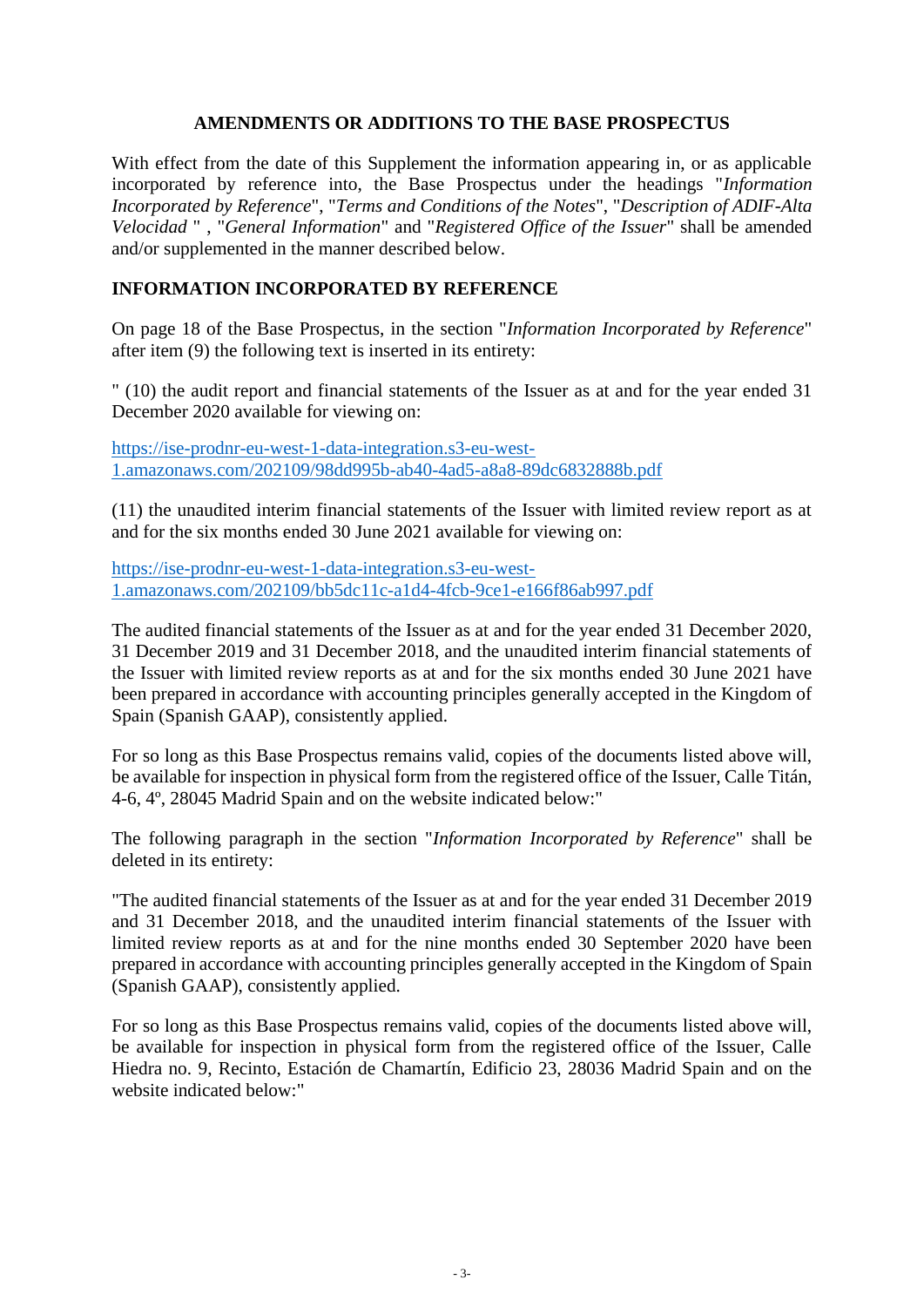# **TERMS AND CONDITIONS OF THE NOTES**

On page 25 of the Base Prospectus, in paragraph 1(d) "*The Notes*" of the "*Terms and condition of the Notes*" section, the reference to "Calle Hiedra no. 9, Recinto de la Estación de Chamartín, Edificio 23, 28036 Madrid, Spain" is deleted and replaced by "Calle Titán, 4-6, 4º, 28045, Madrid, Spain".

# **DESCRIPTION OF ADIF-ALTA VELOCIDAD**

The paragraph "*Registered Office*" of the "*Description of ADIF-Alta Velocidad*" section on page 63 of the Base Prospectus is deleted and replaced by the following:

### "**Registered office**

As ADIF-AV is a public corporate entity, it is not registered with any Public Registry and therefore is not required to hold a registered office. For tax purposes, ADIF-AV uses its office address at: Calle Sor Angela de la Cruz, 3, planta 9, 28020, Madrid, Spain and for the purpose of communication it uses its office address at: Calle Titán, 4-6, planta 4, 28045, Madrid, Spain. Its telephone number is  $+34917674425$ ."

On pages 67 to 69 of the Base Prospectus, in the paragraph "*Corporate Bodies and Management*" of the "*Description of ADIF-Alta Velocidad* " section:

- references to "Calle Hiedra no. 9, Recinto de la Estación de Chamartín, Edificio 23, 28036 Madrid, Spain" are deleted and replaced by "Calle Sor Angela de la Cruz, 3, planta 9, 28020, Madrid, Spain";
- references to "Mrs. Isabel Pardo de Vera Posada" are deleted and replaced by "Mrs. María Luisa Domínguez González"; and
- the text "Mrs. Isabel Pardo de Vera Posada was appointed by virtue of RD 735/2018 dated 29 June 2018 and accepted such appointment on 26 July 2018" is deleted and replaced by "Mrs. María Luisa Domínguez González was appointed by virtue of RD 670/2021 dated 27 July 2021 and accepted such appointment on 28 July 2021".

## **GENERAL INFORMATION**

The first paragraph of the "*General Information*" section on page 85 of the Base Prospectus is deleted and replaced by the following:

#### "**Company details**

1. ADIF-AV is domiciled in Spain and was incorporated on 31 December 2013 with legal form as a public corporate entity created by the State General Public Administration Department of the Spanish State. The registered office of the Issuer is located at calle Sor Angela de la Cruz, 3, planta 9, 28020, Madrid, Spain and its telephone number is +34 91 767 4425."

The fourth paragraph of the "*General Information*" section on page 85 of the Base Prospectus is deleted and replaced by the following:

#### "**Significant/Material Change**